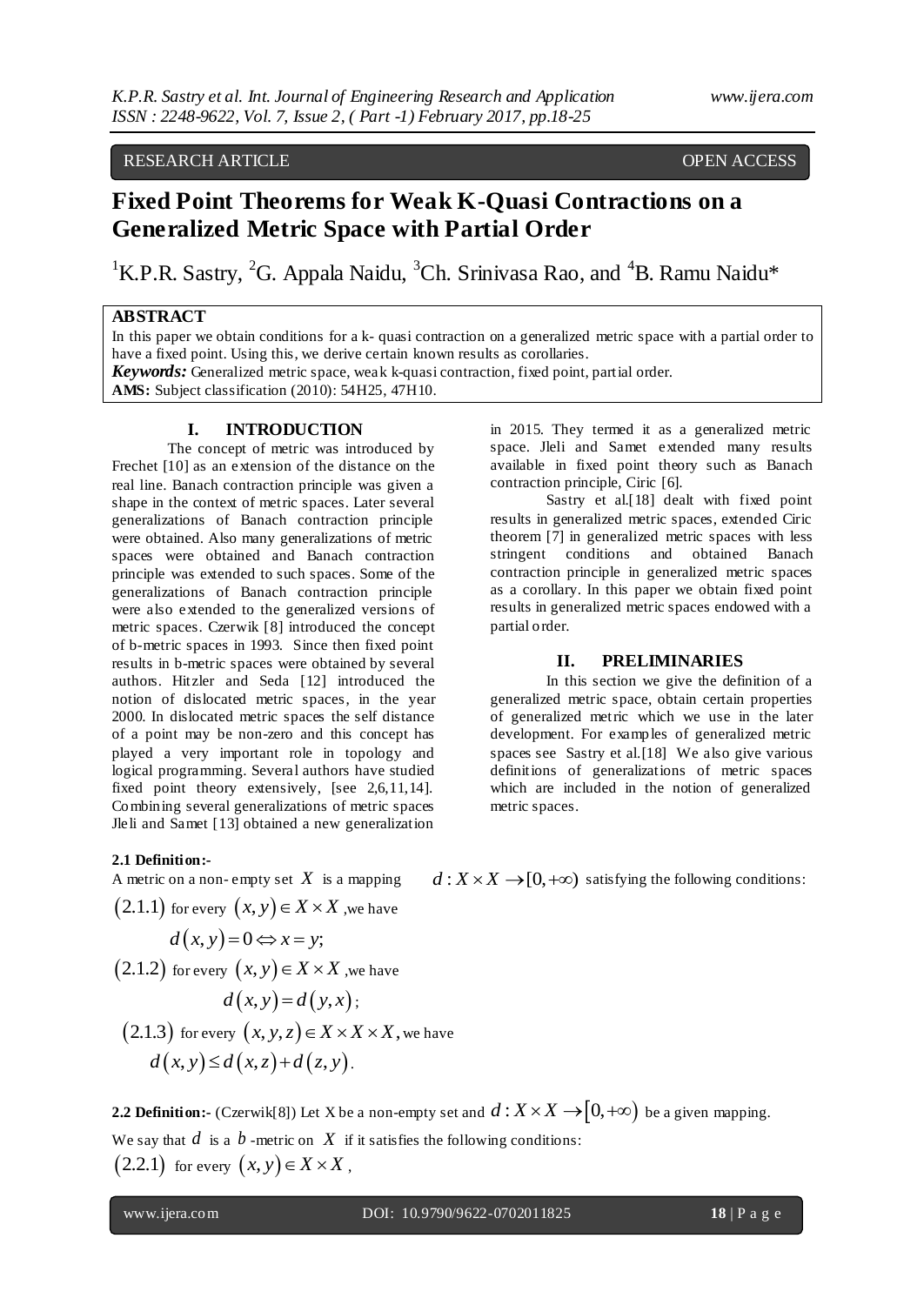$$
d(x, y) = 0 \Leftrightarrow x = y;
$$

 $\big( 2.2.2 \big)$  for every  $\big( x,y \big) \! \in \! X \! \times \! X$  ,we have

$$
d(x, y) = d(y, x);
$$

 $(2.2.3)$  there exists  $s \ge 1$  such that ,for every  $(x, y, z) \in X \times X \times X$  , we have

$$
d(x, y) \le s[d(x, z) + d(z, y)]
$$

In this case ,  $\big(X, d\big)$  is said to be a  $\emph{b}$  -metric space.

The concept of convergence in such spaces in similar to that of metric spaces.

**2.3 Definition:**-(Hitzler and Seda [12]) Let X be a non-empty set and  $d: X \times X \rightarrow [0, +\infty)$  be a given mapping.

We say that  $d$  is a dislocated metric on  $X$  if it satisfies the following conditions:

(2.3.1) for every 
$$
(x, y) \in X \times X
$$
,  
\n $d(x, y) = 0 \Rightarrow x = y$ ;  
\n(2.3.2) for every  $(x, y) \in X \times X$ , we have  
\n $d(x, y) = d(y, x)$ ;  
\n(2.3.3) for every  $(x, y, z) \in X \times X \times X$ , we have  
\n $d(x, y) \leq d(x, z) + d(z, y)$ .

In this case  $(X,d)$  is said to be a dislocated metric space.

The motivation of defining this new notion is to get better results in logic programming semantics. The concept of convergence in such spaces is similar to that of metric spaces.

#### **2.4 Notation (Jleli and Samet [13]) :-**

Let X be a non-empty set and  $D: X \times X \rightarrow [0, +\infty]$  be a given mapping. For every  $x \in X$ , let us define the set

the set  
\n
$$
C(D, X, x) = \left\{ \left\{ x_n \right\} \subset X \quad \lim_{n \to \infty} D(x_n, x) = 0 \right\}.
$$

#### **2.5 Definition :- (Jleli and Samet [13])**

We say that  $D$  is a generalized metric on  $X$  if it satisfies the following conditions:

 $(2.5.1)$  for every  $(x, y) \in X \times X$ ,

$$
D(x, y) = 0 \Longrightarrow x = y;
$$

 $(2.5.2)$  for every  $(x, y) \in X \times X$  , we have

$$
D(x, y) = D(y, x);
$$

 $(2.5.3)$  there exists  $\lambda > 0$  such that

If 
$$
(x, y) \in X \times X
$$
,  $\{x_n\} \in C(D, X, x)$ , then  $D(x, y) \le \lambda \limsup_{n \to \infty} D(x_n, y)$ .

In this case, we say that the pair  $\big(X,D\big)$  is a generalized metric space.

We also say that  $\lambda$  is a coefficient of X. Thus we say that  $(X,D)$  is a generalized metric space with coefficient  $\lambda$ . In general we drop  $\lambda$ .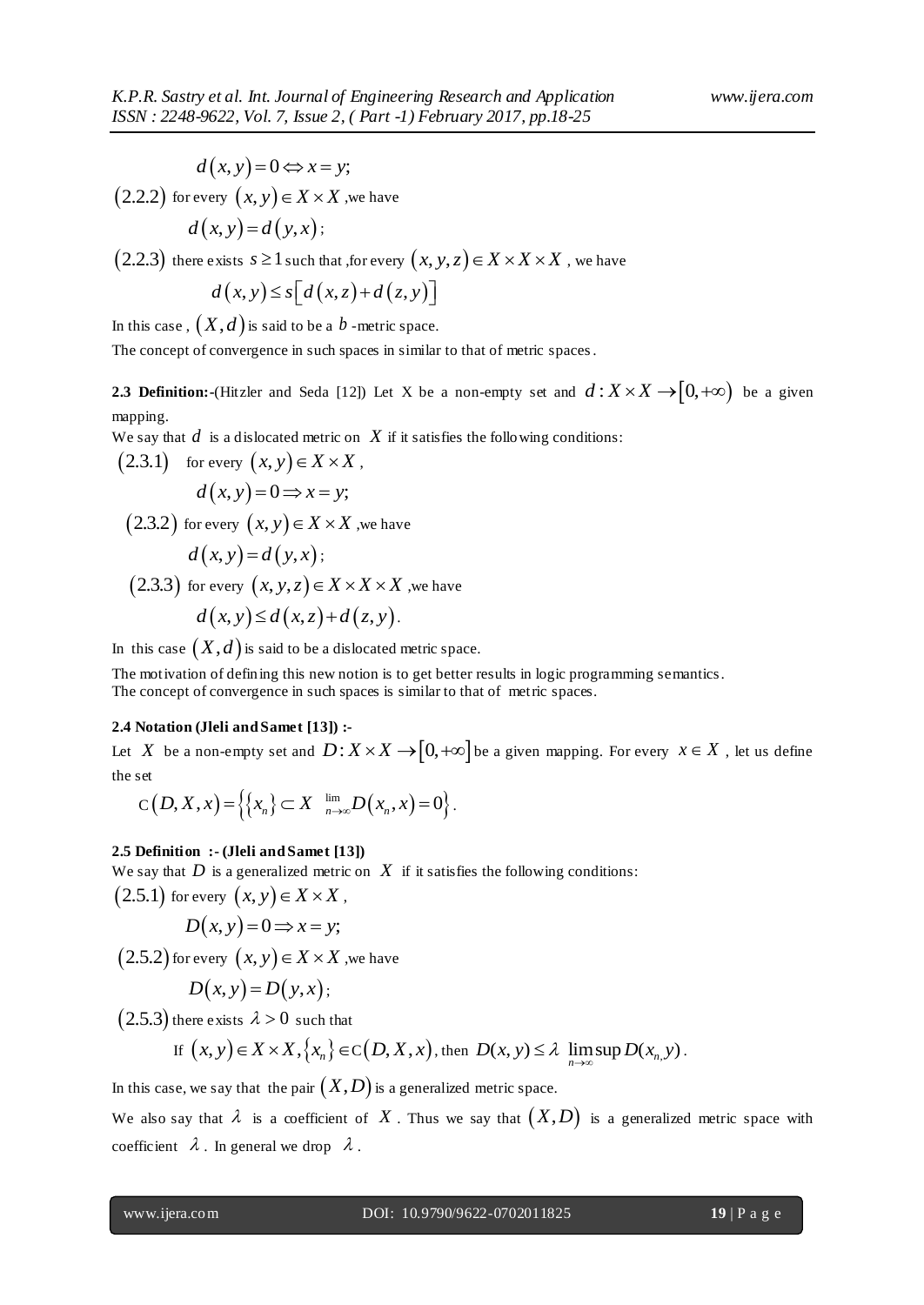- (i) **Remark** :- Obviously, if the set  $C(D, X, x)$  is empty for every  $x \in X$ , then  $(X, D)$  is a generalized metric space if and only if  $\big( 2.5.1 \big)$  and  $\big( 2.5.2 \big)$  are satisfied.
- **(ii) Remark:-** It may be observed that metrc spaces, b-metric spaces and dislocated metric spaces are included in the class of generalized metric spaces.

**2.6 Definition :-** Let  $(X,D)$  be a generalized metric space. Let  $\{x_n\}$  be a sequence in  $X$  and  $x \in X$  . We say that  $\{x_n\}$  D -converges to x if  $\{x_n\} \in C(D, X, x)$ .

**2.7 Proposition :-** Let  $(X,D)$  be a generalized metric space. Let  $\{x_n\}$  be a sequence in X and  $(x, y) \in X \times X$  . If  $\{x_n\}$  *D*-converges to *x* and  $\{x_n\}$  *D*-converges to *y* then  $x = y$ .

**Proof:-** Using the property  $(2.5.3)$  , we have

$$
D(x, y) \le \lambda \lim_{n \to \infty} \sup D(x_{n, y}) = 0,
$$

which implies from the property  $(2.5.1)$  that  $x = y$ .

**2.8 Definition :-** Let  $(X,D)$  be a generalized metric space. Let  $\{x_n\}$  be a sequence in X. We say that  $\{x_n\}$  is a *D* -Cauchy sequence if  $\lim_{m,n\to\infty}D(x_n,x_{n+m})$  $\lim_{m,n\to\infty} D(x_n,x_{n+m})=0$ .

**2.9 Definition :-** Let  $(X,D)$  be a generalized metric space. It is said to be  $D$  -complete if every  $D$  - Cauchy sequence in *X* is convergent to some element in *X* .

**2.10 Definition :-** Let  $f: X \to X$  be a self map and  $x \in X$ . Write  $f'(x) = f(x)$  and  $f(x) = f(f^{n}(x))$ **1.10 Definition** : Let  $f: A \rightarrow A$  be a sent happendum  $x \in A$ . Write  $f'(x) = f(f^{n}(x))$  for  $n = 1, 2, 3, ...$  Then  $\{f^{n}(x)\}$  is called the sequence of iterates of  $f$  at  $x$ . Jleli and Samet [13] extended Banach contraction principle to generalized metric spaces as follows.

**2.11 Theorem :-** ( Jleli and Samet [1] ,Proposition 3.2)(Banach contraction principle for generalized metric spaces).

Let  $(X, D)$  be a complete generalized metric space and  $f: X \to X$ 

be such that  $D(f(x), f(y)) \le k D(x, y)$  for some  $k \in [0,1)$  and for all  $x, y \in X$ .

Suppose there exists  $x_0 \in X$  such that  $\alpha = \sup_n D(x_0, f^n(x_0)) < \infty$  Then  $\{f^n(x_0)\}$  converges to some w  $\in \mathcal{X}$  and w is a fixed point of *f*. Further if w' is another fixed point of *f* with  $D(w, w') < \infty$  then w'=w.

**2.12 Theorem** :- Let  $(X, D)$  be a generalized metric space. Suppose  $\{x_n\} \subseteq X, x \in X$  and  $x_n \to X$ . Then  $D(x,x)=0$ 

Proof: We have 
$$
D(x, x) \le \lambda \limsup_{n \to \infty} D(x_n, x) = \lambda \lim_{n \to \infty} D(x_n, x) = \lambda
$$
.0 (since  $x_n \to x$ )

Hence  $D(x,x)=0$ .

 $= 0$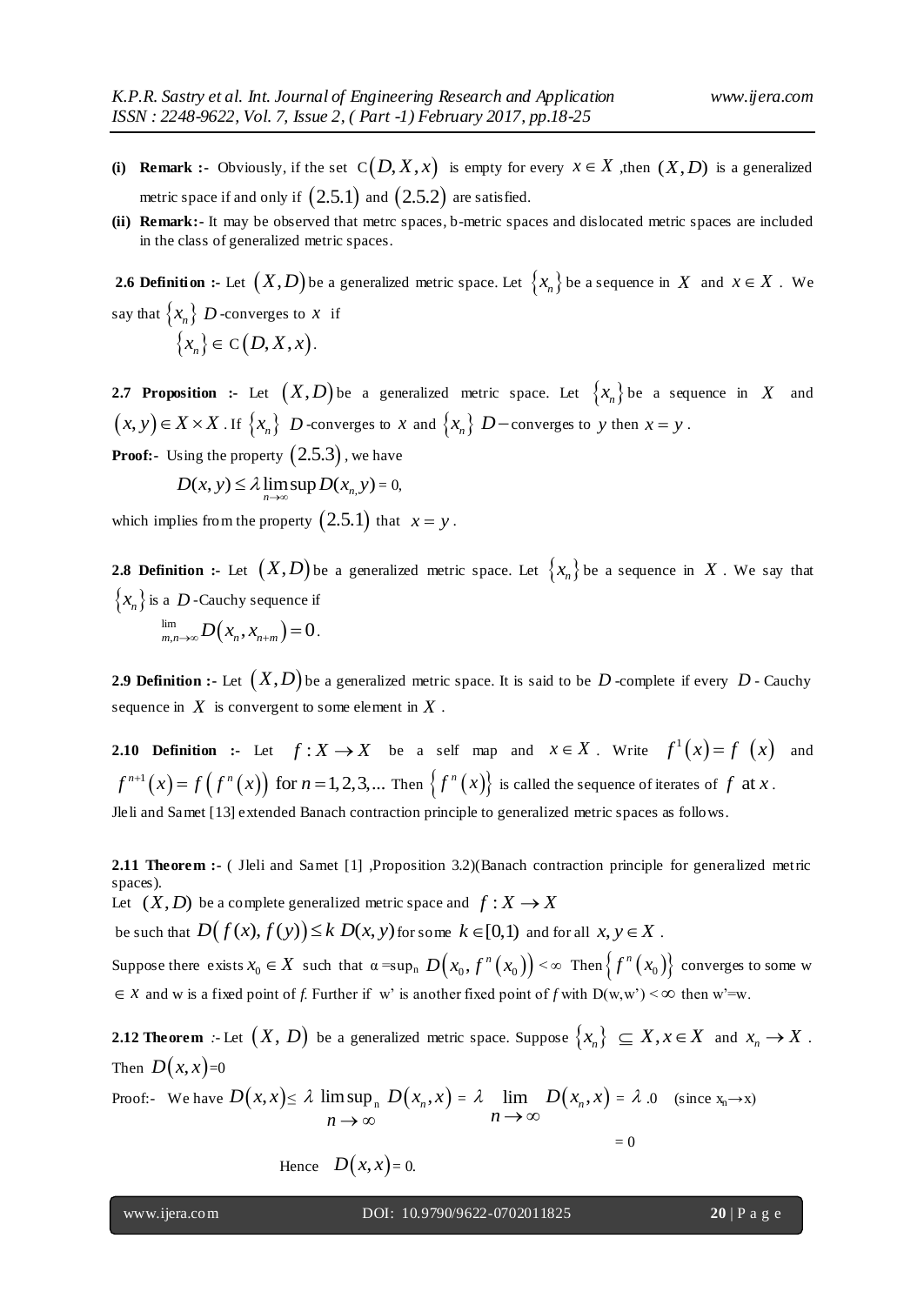**2.13 Theorem :-** Let  $\big(X,\, D\big)$  be a generalized metric space and  $x\in X$  .

Suppose 
$$
C(D, X, x) \neq \emptyset
$$
. Then  $D(x, x) = 0$ .  
\nProof:  $C(D, X, x) \neq \emptyset \Rightarrow \exists \{x_n\} \in C(D, X, x) \Rightarrow x_n \to x \Rightarrow D(x, x) = 0$ .  
\n(*byTheorem 2.12*)

#### **III. MAIN RESULTS**

*In this section we define a generalized metric space with partial order, weak k-quasi contraction and obtain conditions for a weak k -quasi contractive self map on a generalized metric space with a partial order to have a fixed point.*

**3.1 Definition :-** Let  $(X, D)$  be a generalized metric space and  $\leq$  be a partial order on X . Then we say that  $(X, D, \leq)$  is a generalized metric with a partial order. If  $x, y \in X$  and either  $x \leq y$   $\text{or} \,\, y \leq x$   $\,$  then *we say that x and y are comparable.*

If  $\{x_n\}$  is a sequence in X such that  $x_n \leq x_{n+1} \quad \forall$  n, then we say that  $\{x_n\}$  is an increasing *sequence;*

If  $x_{n+1} \ge x_n \quad \forall$  *n*, we say that  $\{x_n\}$  is a decreasing sequence.

Suppose  $(X, D, \, \leq) \,$  is a generalized metric space with a partial order and  $f:$  $f: X \rightarrow X$  *. We say that f is an increasing function if*  $x \le y \implies f(x) \le f(y)$ *; we say that f is decreasing if*   $x \ge y \Rightarrow f(x) \le f(y)$ .

**3.2 Definition:-** (*Jleli and Samet [13]*) Suppose  $(X, D, \leq)$  is a generalized metric space with a partial *order. We say that*

(3.2.1)  $X$  is D-regular (increasing) if  $\{x_n\}$  is an increasing sequence in  $X$  ,  $\{x_n\}$  is D-convergent to  $X$ *implies*  $x_n \leq x \ \forall \ n$ 

and  $x_n \leq y \forall n$  implies  $x \leq y$ .

(3.2.2)  $X$  is D-regular (decreasing) if  $\{x_n\}$  is a decreasing sequence in  $X$ ,  $\{x_n\}$  is D-convergent to  $x = x_n \geq x \quad \forall n$  and  $x_n \geq y \forall n$  implies  $x \geq y$ .

**3.3 Definition :-** (Jleli and Samet [13]) Suppose  $(X, D, \leq)$  is a generalized metric space with partial *order,* 

 $f: X \longrightarrow X$  and  $k \in (0,1)$ . We say that f is a weak k-contraction if

 $D(f(x), f(y)) \leq k D(x, y)$  whenever *x* and *y* are comparable.

We say that  $f$  is R-type contraction (Vats [19]) if  $\exists$  k and  $q$  such that  $k \in (0,1)$  and  $q \geq 1+2k$  such that

$$
D(f(x), f(y)) \leq k D(x, y) \text{ whenever } x \text{ and } y \text{ are comparable.}
$$
  
We say that  $f$  is  $R$ -type contraction (Vats [19]) if  $\exists$   $k$  and  $q$  such that  $k \in (0,1)$  and  $q \geq 1+2k$  such that  

$$
D(fx, fy) \leq k \max \left\{ \frac{1}{2} D(x, y), D(x, fx), D(y, fy), \frac{D(x, fy) + D(y, fx)}{q} \right\} \text{ for } x \neq y, \text{ whenever }
$$

*x and y are comparable.*

*We say that f is a weak k -quasi contraction if* 

 *whenever x and y are comparable.*

We say that f is weak continuous (increasing) if  $\big\{ x_n \big\}$  is an increasing sequence in  $\,X$  ,

and  $\big\{ x_{n} \big\}$  is D-convergent to  $x \implies$  {f(  $x_{n}$  )} D-converges to  $f\left( x\right)$  .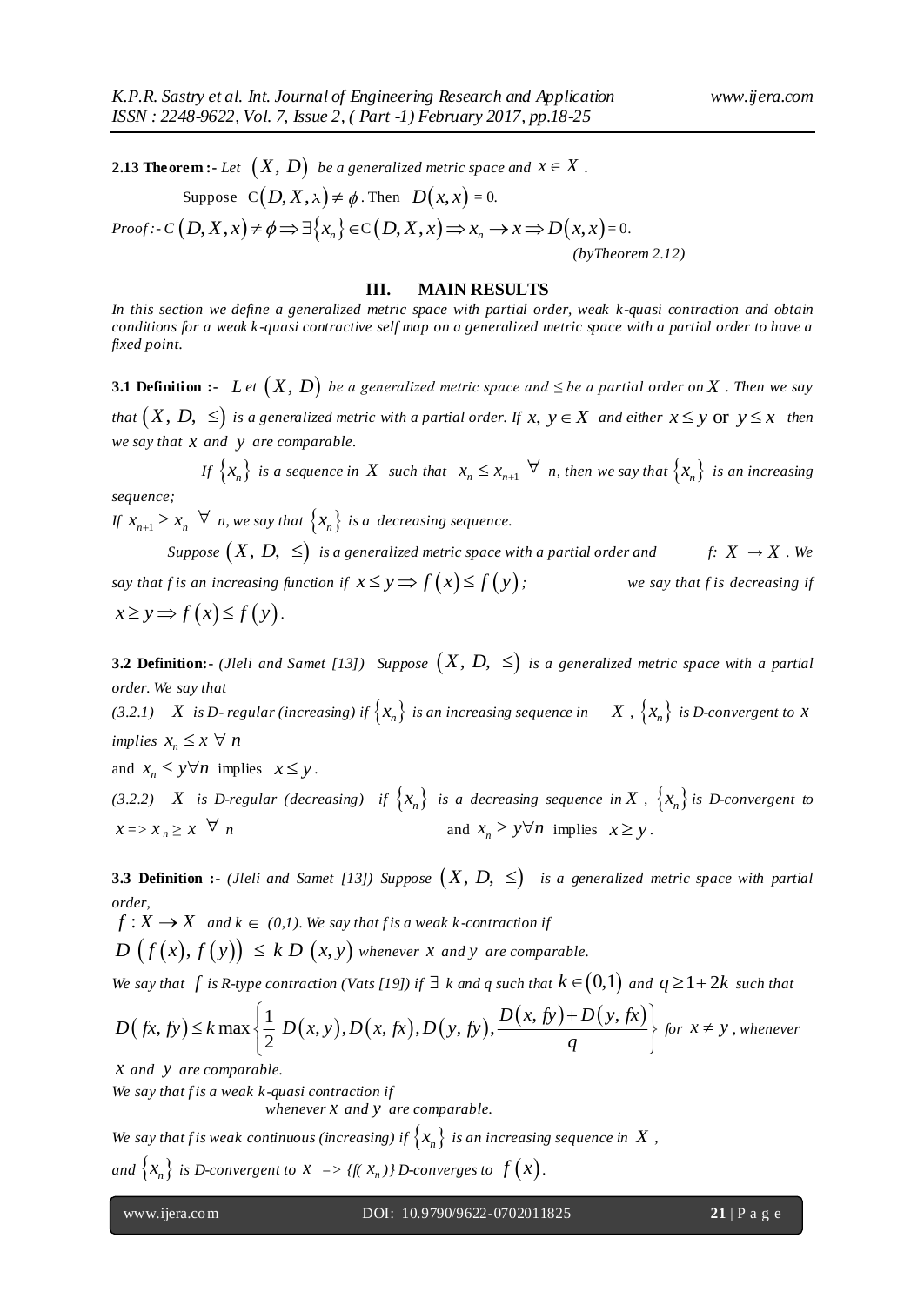We say that f is weak continuous (decreasing) if  $\{x_n\}$  is a decreasing  $\{x_n\}$   $D\text{-converges to } x \implies \left\{f\left(x_n\right)\right\}$   $D\text{-converges } f\left(x\right).$ 

**3.4 Theorem :-**  $\emph{Suppose}\left(X,\, D,\, \leq\right)$  is a D-complete-generalized metric space with a partial order .

*Suppose the following conditions hold in X .*

 *(3.4.1)*   $(X, D, \leq)$  is D-regular (increasing).

 $(3.4.2)$   $f: X \rightarrow X$  *is an increasing function.* 

 $(3.4.3)$  *f* is a weak k-quasi contraction for some  $k \in (0,1)$ .

*(3.4.4) There exists*  $x_0 \in X$  such that  $x_0 \le f(x_0)$  *and* 

$$
\alpha = \sup_{n} D(x_0, f^n(x_0)) < \infty
$$
 ....... (3.4.4.1)

*and D (f <sup>n</sup> (x0),f n+1(x0)) ≤ k<sup>n</sup> α n ----------------------(3.4.4.2)*

*Then*  $\{f^n(x_0)\}\$  *D*-converges to some  $w \in X$ .

Then  $f f^*$  (x<sub>0</sub>) *J* D-converges to some  $w \in X$  .<br>If  $\limsup_n D(f^n(x_0), f(w)) < \infty$  and  $k\lambda < 1$  then w is a fixed point of f.

*More over if* w' *is another fixed point of f comparable with* w such that  $D(w, w') < \infty$  and  $D(w', w') <$ *∞ then w=w'.*

**Proof:**  $\text{-} x_0 \leq f(x_0) = \text{ and } x_0 \leq f^2(x_0)$  (since f is increasing)

$$
=>f^2(x_0) \leq f^3(x_0)
$$

*In general*  $f^{n}(x_0) \leq f^{n+1}(x_0)$  for  $n = 0,1,2,......$ *Thus {f <sup>n</sup> (x0)} is an increasing sequence. ------------------------ (3.4.5) We first show that*  $D(f^{n}(x_0), f^{n+m}(x_0)) \leq k^n a$  *for*  $n = 0,1,2,......$ 

*and m=0,1,2,…… The result is true if n=0, by (3.4.4.1) Now assume the truth for n, i.e.*  $D(f^{n}(x_{0}), f^{n+m}(x_{0})) \leq k^{n} \alpha$ *for m=0,1,2,... ................................... (3.4.6) We show that D(f n+1(* 0 *x ), f n+1+m (* 0 *x )) ≤ k n+1 α for m = 0,1,2,... ................... (3.4.7) From* (3.4.5) *we get*  $f^{n}(x_0)$  and  $f^{n+m}(x_0)$  are comparable; infact  $f^{n}(x_{0}) \leq f^{n+m}(x_{0})$ ---------------------------------(3.4.8)

Hence  $D(f^{n+1}(x_0), f^{n+1}(x_0)) \le k \max \{D(f^n(x_0), f^n(x_0)), D(f^n(x_0), f^{n+1}(x_0))\}$ 

$$
D(f^{n}(x_0, f^{n+1}(x_0)), D(f^{n}(x_0), f^{n+1}(x_0)), D(f^{n}(x_0), f^{n+1}(x_0)))
$$

 $\leq k.k^n$ *α* (*by* (3.4.6))  $= k^{n+1} \alpha$ . *From this it follows that (3.4.7) is true if m=0. Assume the truth of (3.4.7) for m.* Now  $D(f^{n+1}(x_0), f^{n+1+m+l}(x_0) \leq k \max\{D(f^n(x_0), f^{n+1+m}(x_0), D(f^n(x_0), f^{n+l}(x_0)),$ 

 $D(f^{n+1+m}(x_0), f^{n+1+m+l}(x_0)), D(f^n(x_0), f^{n+1+m+l}(x_0)), D(f^{n+1+m}(x_0), f^{n+l}(x_0)))$  $(since f^{n}(X_{0})$ ,  $f^{n+1+m}(X_{0})$  are comparable, by  $(3.4.8)$ )

$$
\leq k \max \{k^n a, k^n a, k^{n+1+m} a, k^n a, k^{n+1+m} a\}
$$
  
(by (3.4.6), (3.4.4.2) and (3.4.7))  
= k.k<sup>n</sup> a

 $= k^{n+1} \alpha$ .

*holds for m=0,1,2,………. Consequently (3.4.6) holds. Hence*   *Hence (3.4.7)*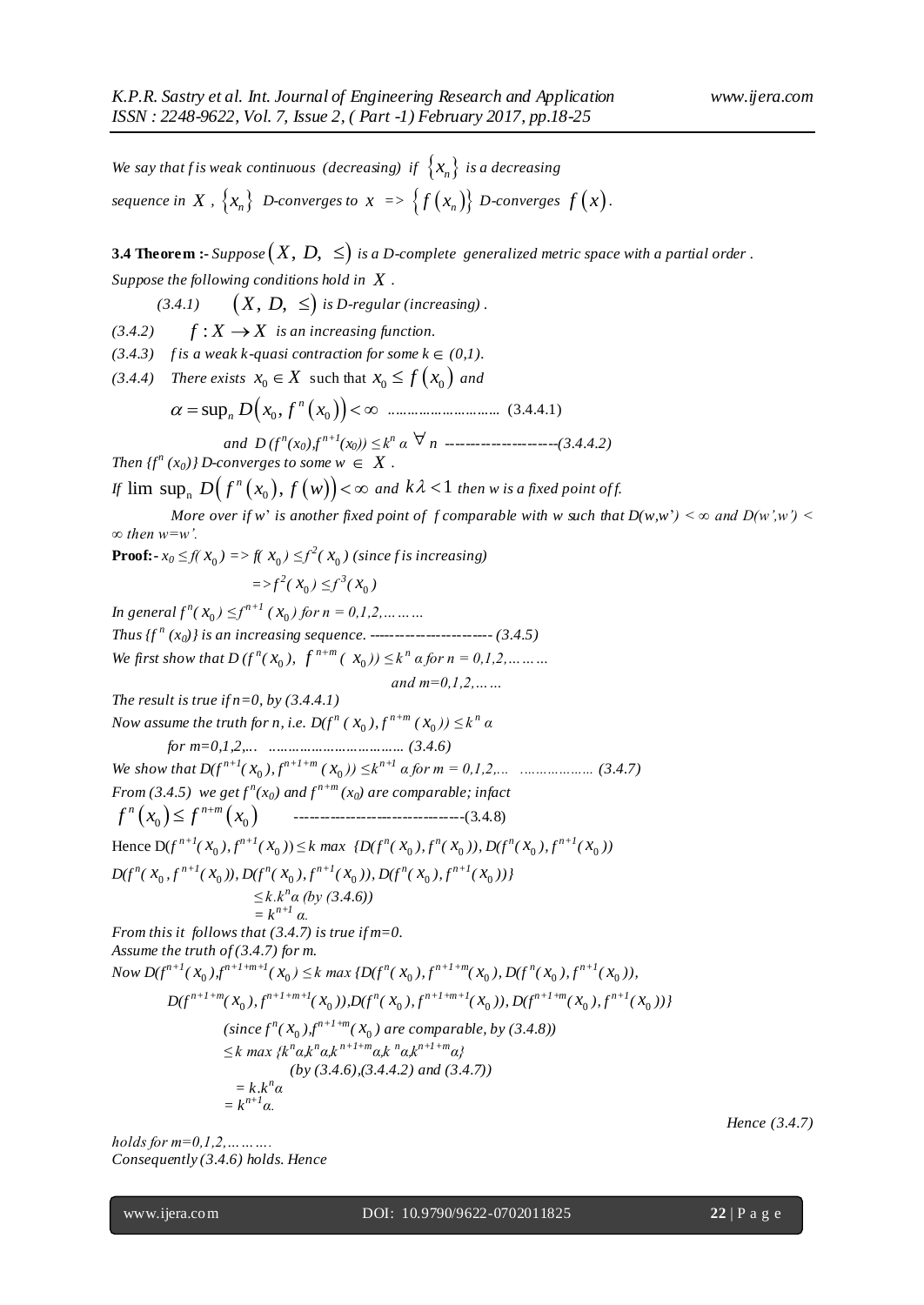$D(f^{n} (x_0), f^{n+m}(x_0)) \leq k^n \alpha \text{ for } n = 0, 1, 2, \dots \dots \text{ and } m = 0, 1, 2, \dots \dots$ This shows that  $f^{n}(x_{0})$  *is a* Cauchy seguence and hence *converges to a limit, say,*  $w \in X$ . Since  $\big(X,\, D,\,\, \leq\big)$  is D-regular (increasing) it follows that  $f^{n}(x_0)\leq$  w for every n. Now  $D(f^{n+1}(x_0), f(w)) \leq kmax\{D(f^n(x_0), w), D(f^n(x_0), f^{n+1}(x_0)), D(w, f(w)), D(f^n(x_0), f(w)), D(w, f^{n+1}(x_0))\}.$ *Let*  $\in$  > 0. Then there exists N such that  $D(f^n(x_0), w) < \in$  for  $n \geq N$ . *Hence for n*  $\geq$  *N* we have  $D(f^{n+1}(x_0), f(w)) \leq k$  max {  $\in$  ,  $k^n \alpha$ ,  $\lambda$  limsup<sub>n</sub>  $D(f^n(x_0), f(w))$ ,  $\limsup_n D(f^n(x_n), f(n)) \in )$  -------------- (3.4.9) *Suppose k λ < 1 Then*  $\limsup_n D(f^{n+1}(x_0), f(w)) \le \max \{k \in (0, k \lambda \limsup_n D(f^n(x_0), f(w)),\}$ *k*  $\limsup_{n} D(f^{n}(x_{0}), f(w))$ , $k \in \{$  (from (3.4.9))  $\leq$  *max* {*max{(k, k \l)}.limsup<sub>n</sub>*  $D(f^{n}(x_0), f(w), k \in \}$ *(since k λ < 1 and k < 1) Therefore lim*  $sup_n D(f^n(x_0), f(w)) = 0$ , since  $\in$  is arbitrary and  $\limsup_n D(f^n(x_0), f(n)) < \infty$  (by hypothesis)  $\therefore$   $f^{n}(x_0) \rightarrow f(w).$ *.'. f (w) = w Therefore w is a fixed point of f . Suppose* w'*is also a fixed point of f comparable with* w *such* that  $D(w, w') < \infty$  and  $D(w', w') < \infty$ . *Then*  $D(w, w') = D(f(w), f(w')) \leq k \max$ *{D(w, w'),D(w,f(w)),D(w',f(w'),D(w,f(w'),D(w',f(w))}*  $= k \max \{D(w, w'), D(w, w), D(w', w'), D(w, w'), D(w', w)\}$  *= k max {D(w,w'),0,D(w',w')}*  $k = k$  max  $\{D(w, w'), 0, 0\}$  (since w' is a fixed point with  $D(w, w') < \infty$ )  $= k D(w, w')$ *Therefore D(w,w')* = 0 (since D(w,w') <  $\infty$ ) *Therefore*  $w = w'$ .

*Note***:-** If we replace (3.4.1) by  $(3.4.1)^{1}$ :  $f: X \rightarrow X$  is weak continuous (increasing) then also the

conclusion of theorem 3.4 holds . However, (3.4.1) is a condition on the space  $X$  while  $\big(3.4.1\big)^{\!1}$  is a condition *of the map f* .

*The following Theorem can be proved following the lines of proof of the above theorem.*

**3.5 Theorem**:- Suppose  $(X,D,\leq)$  is a D-complete generalized metric space with a partial order.

*Suppose the following conditions hold in X.*

 $(3.5.1)$   $(X,D,\leq)$  is D-regular (decreasing).

 $(3.5.2)$  *f:*  $X \rightarrow X$  *is a decreasing function.* 

 $(3.5.3)$  *f is a weak k-quasi contraction for some k*  $\in$   $(0,1)$  $(3.5.4)$  there exists  $x_0 \in X$  such that  $x_0 \ge f(x_0)$  and  $\alpha = \sup_n D(X_0, f^n(X_0)) \le \infty$  and  $D(f^n(X_0), f^{n+1}(X_0)) \le k^n$  a for all n.

*Then*  $\{f^{n}(x_0)\}$  *D*-converges to some  $w \in X$ .

*If limsup<sub>n</sub>*  $D(f^n(X_0), f(w)) < \infty$  and  $k\lambda < 1$  then w is a fixed point of  $f$  .

*Moreover if w' is also a fixed point of f comparable with w such that*  $D(w, w') < \infty$  *and*  $D(w', w') \leq \infty$  then w=w'.

*Note*: If we replace (3.5.1) by  $(3.5.1)'$  : *f*:  $X \to X$  is weak continuous (decreasing), still the conclusion *of the theorem holds.*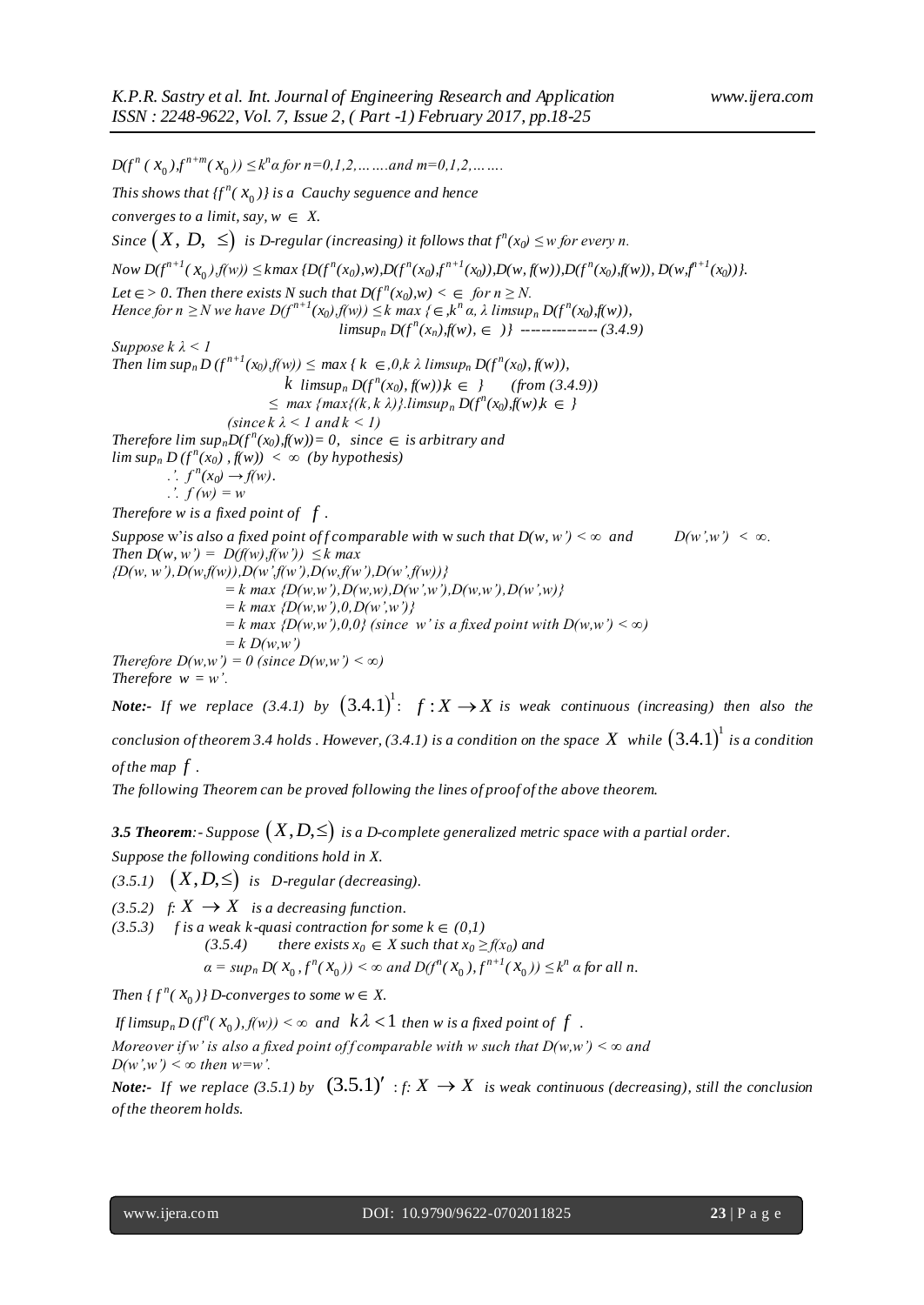**3.6 Corollary :-** (Vats et al.[19],Theorem 0.1) Let  $(X, D, \leq)$  be a generalized metric space with a partial order and  $\big(X,D,\leq\big)$  be D-regular (increasing).

Let  $f: X \to X$  satisfy the following.

*f* is R-type contraction. (i.e)

Let 
$$
f: X \to X
$$
 satisfy the following.  
\n $f$  is R-type contraction. (i.e)  
\n
$$
D(fx, fy) \le k \max \left\{ \frac{1}{2} D(x, y), D(x, fx), D(y, fy), \frac{D(x, fy) + D(y, fx)}{q} \right\} \text{ for } x \ne y \text{, whenever}
$$

*x and y are comparable.*

where k and q are reals such that  $k$   $\in$   $(0,1)$  and  $q$   $\ge$   $1$  +  $2k$ 

*f* is an increasing function,  $q \ge 2$  and  $k\lambda < 1$ 

Let us assume that there exists a point 
$$
x_0 \in X
$$
 such that  $x_0 \le f(x_0)$   

$$
\alpha = \sup_n D(x_0, f^n(x_0)) < \infty
$$
.................(1)

and

and  

$$
D(f^{n}(x_{0}), f^{n+1}(x_{0})) \leq k^{n} \alpha \ \forall n \ ....... \ ....... (2)
$$

Then the sequence  $\{f^n(x_0)\}$  converges to some  $z \in X$  . If  $D\big(f\big(z\big),x_0\big)\}<\infty$  and

 $D(z, f(z)) < \infty$ , then z is a fixed point of f.

**Proof :-** Under the given conditions it follows that  $f$  is a k- quasi contraction and hence the conclusion follows from Theorem 3.4

**Note:** Here also the condition:  $(X, D, \leq)$  is D-regular (increasing) can be replaced by the condition:  $f: X \to X$  is weak continuous (increasing)

### **ACKNOWLEDGEMENT**

Fourth Author B.Ramu Naidu is grateful to Special officer, AU.P.G.Centre, Vizianagaram for providing necessary permissions and facilities to carry on this research.

#### **REFERENCES**

- [1]. Aage, CT,Salunke, JN:The results on fixed points in dislocated and dislocated quasi-metric space.Appl.Math.Sci.2(59),2941-2948 (2008)
- [2]. Ahamad,MA,Zeyada,FM,Hasan,GF.Fixed point theorems in generalized types of dislocated metric spaces and its applications.Thai J.Math.11,67-73 (2013)
- [3]. Akkouchi, M:Common fixed point theorems for two self mappings of a bmetric space under an implicit relation. Hacet. J.Math.Stat.40(6),805-810 (2011)
- [4]. Berinde, V:Sequences of operators and fixed points in quasi metric spaces. Stud.Univ. Babes-Bolyai, Math. 41,23-27 (1996)
- [5]. Boriceanu, M, Bota,M,Petrusel, A:Multivalued fractals in b-metric spaces. Cent.Eur.J.Math. 8(2),367-377 (2010)
- [6]. Ciric,LB:A generalization of Banach's contraction principle. Proc. Am.Math,Soc.45(2),267-273 (1974)
- [7]. L.B.Ciric, A remark on Rhoades fixed point theorem for non-self mappings, Internat . J. Math.& Math.Sci., 16(2) (1993), 397- 400.
- [8]. Czerwik , S: Contraction mappings in bmetric spaces. Acia Math. Inform. Univ.Ostrav. 1,5-11 (1993)
- [9]. Czerwik,S,Dlutek,K,Sing,SL:Round-off stability of iteration procedures for setvalued operators in b-metric spaces.J.Natur.Phys.Sci.11,87-94 (2007)
- [10]. Frechet: Sur quelques points duo calcul fonctionel,. Rendiconti del Circolo Mahematicodi. Palermo. 22: 1-74, 1906.
- [11]. Hitzler, P:Generalized metrics and topology in logic programming semantics. Dissertation,Faculty of Science, National University of Ireland, University College,Cork (2000)